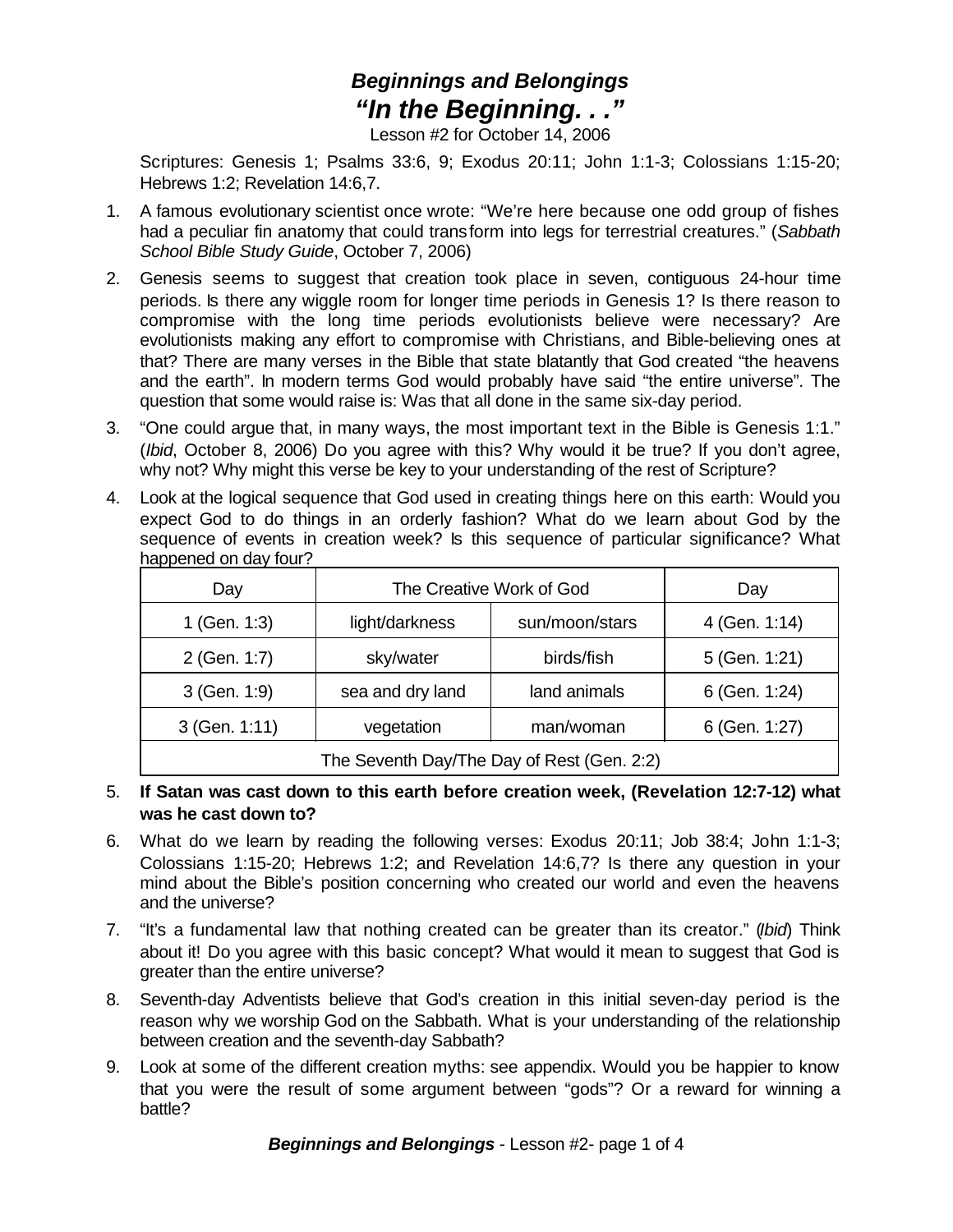- 10. Read Genesis 1:1-3. Was there a gap of time between Genesis 1:1,2 and 1:3? How would you go about deciding? When God uses the term "heaven and earth" is he including the entire universe? Genesis 1:2 (compare Revelation 12:9) seems to suggest that there was some kind of earth here before God began his seven-day creative process. How would you describe this earth "without form, and void?" (Genesis 1:2)
- 11. What do you think Satan was doing during creation week? Was God answering some of his accusations?
- 12. "One account relegates humanity to a mere by-product of that struggle among the gods. Instead of being created to have dominion over the earth as in the Bible (Genesis 1:26), human beings were made by the higher gods to perform the work that the lesser gods refused to do." (*Adult Teachers Sabbath School Bible Study Guide* page 21) The ancient Egyptians believed that their God, Ptah, created by speaking things into existence as God did. While Ptah may seem a little like the God we worship, notice these very significant differences:

1) He was not eternal and came into being himself through the operation of blind forces in the universe. The cosmos apparently just happened to have in it the ability to originate gods. 2) Ptah did not create anything through any power in himself. When he spoke, he was merely activating something that was already latent in the cosmos. For example, if he said the word "tree", the word had programmed within itself–like a cosmic DNA or digital code–the capacity to produce a tree when uttered. 3) Neither Ptah nor anything he brought into existence was eternal. Everything, including gods themselves, would someday collapse back into the original chaos from which they had come. *Adult Teachers Sabbath School Bible Study Guide* page 21)

- 13. When discussing creation vs. evolution the cry is often made: "It's all about time!" Why are there so few Christians that believe the literal, contiguous seven-24-hour-days story of Genesis 1 and 2? Are you comfortable with this timeframe? What was created during the six working days?
- 14. Remember that these messages were written to a primitive people and writing was just barely a developing science. Nevertheless, it is clear that the Sabbath and the sacredness of the Sabbath is based at least partially on a correct understanding of this first week. If we cease to believe in the Genesis account of creation, do we destroy the Sabbath? Why? Or why not?
- 15. Did God need to use any power above or beyond or outside of himself to create our universe, or even our world?
- 16. Thinking about how people perceive the ideas of creation and evolution in our day, why didn't God do something different back in the beginning? Couldn't he see what was coming? Could God have created in such a way as to make evolution an impossible theory? Does God seek to remove every possibility for doubt?
- 17. Why was the devil so determined to attack God's creation and the Sabbath?
- 18. Why do you choose to believe in this story of seven 24-hour contiguous days of creation? If these are long time periods, how did the trees survive for a long time period, from "day three" until "day four" when the sun, moon, and stars where created or at least made apparent?
- 19. When do you think bacteria and viruses were created? Did God create destructive bacteria and viruses? Are there some forms of life which have been modified by the devil's activity? What do we learn from the creation account that might affect our stewardship of the planet earth and God's other creatures?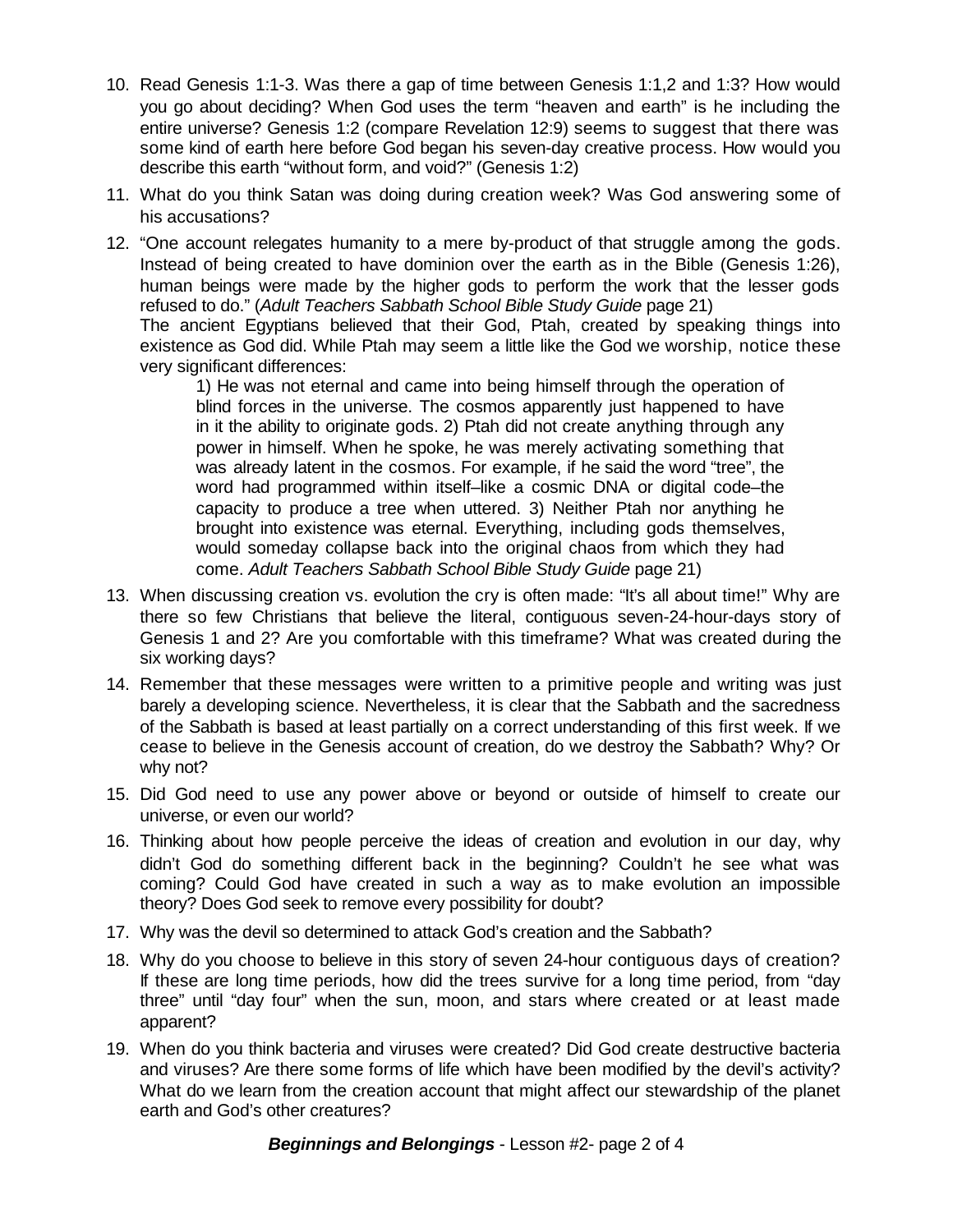- 20. Look particularly at the verses describing the creation of animals in contrast to the creation of man and woman. (Genesis 1:24-27; 2:7,19, 21-23) What do these differences signify?
- 21. Why was Eve created in a very different way than Adam? Was Eve an afterthought or was she the crowning act of God's creation? Was she somehow different than Adam?
- 22. Which do you believe would be more difficult: 1) to create all the creatures here on this earth or, 2) to create a system of DNA and RNA to perfectly reproduce them again and again?
- 23. How much adaptability is built into the DNA system? Is this the explanation for the finches on the Galápagos islands? Why do you think animals were given reproductive power and yet no choice. Why did they have to suffer because of man's sin?
- 24. The rebellion of Satan in heaven occurred before the creation of man here on earth. (Revelation 12:7-12) Do you believe that our world was created at least partly in answer to Satan's accusations against God? Can you give some examples? Satan had accused God of refusing to share his creative power. What did Satan have to say after creation week? Satan had accused God of being selfish. Did the creation of our world and the Garden of Eden and our first parents say anything about God's attitude toward his other creatures?
- 25. What does the Bible mean when it says that man and woman were created in the image of God? (Gen. 1:26) Do we look like him/them? Or is it that we have freedom, the ability to choose?
- 26. If you believe there was something here on earth before creation week began, how do you believe it got here?
- 27. What is the significance of using a rib from Adam to create Eve? Was it God's intention that men should regard women as their equals? Why was it necessary for God to emphasize that idea?
- 28. What was God's plan for Adam and Eve?

When Adam came from the Creator's hand, he bore, in his physical, mental, and spiritual nature, a likeness to his Maker. "God created man in His own image." (Genesis 1:27), and it was His purpose that the longer man lived the more fully he should reveal this image–the more fully reflect the glory of the Creator. All his faculties were capable of development; their capacity and vigor were continually to increase. Vast was the scope offered for their exercise, glorious the field opened to their research. The mysteries of the visible universe–the "wondrous works of Him which is perfect in knowledge" (Job 37:16)–invited man's study. Face-to-face, heart-to-heart communion with his Maker was his high privilege. Had he remained loyal to God, all this would have been his forever. Throughout eternal ages he would have continued to gain new treasures of knowledge, to discover fresh springs of happiness, and to obtain clearer and yet clearer conceptions of the wisdom, the power, and the love of God. More and more fully would he have fulfilled the object of his creation, more and more fully have reflected the Creator's glory. {*Education* 15.1}

29. Is this still true about us? Given everything you know about science, does the plan of salvation and the creation of our world by God in seven literal days make more scientific sense or does the theory of evolution with its long periods of time and gradual change seem to make more scientific sense?

© 2006 Kenneth Hart M. D. *Permission is hereby granted for any non-commercial use of these materials. Free distribution is encouraged. It is our goal to see them spread as widely and freely as possible. If you would like to use them for your class or even make copies of portions of them, feel free to do so. We always enjoy hearing about how you might be using the materials and we might even want to share good ideas with others, so let us know. Info@theox.org* 

*Last modified: August 26, 2006 C:\My Documents\WP\SSTG-Hart\Genesis\SS-Genesis-2-2006-10-14.wpd*